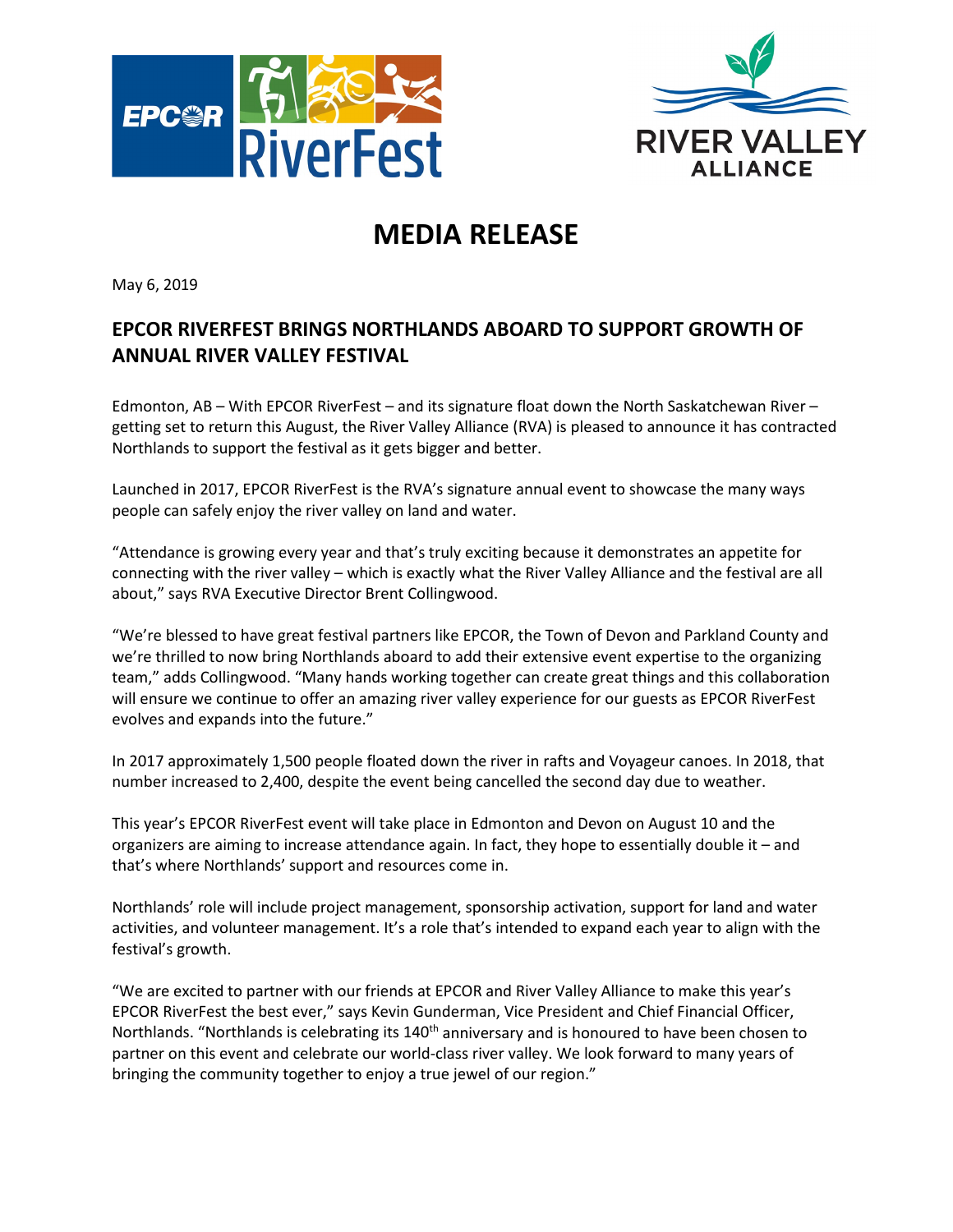



Northlands has experience in creating large-scale events and is looking forward to expanding its portfolio to include a partnership event with EPCOR and River Valley Alliance and to continue to grow EPCOR RiverFest each year.

Returning again this year as title sponsor, EPCOR is excited about what the added bandwidth of Northlands will bring to the festival experience.

"EPCOR is passionate about RiverFest. It provides people with an experience that allows them to enjoy the North Saskatchewan River, and better understand it and the important role it plays in our communities," says Stuart Lee, EPCOR President & CEO. "Over the past two years, Edmontonians have responded enthusiastically to RiverFest, exceeding the expectations EPCOR and the River Valley Alliance had when we created the event. With Northlands coming on board, RiverFest can now expand to provide more people – young and old – with an engaging river valley park experience and a unique float down the river."

Tickets for 2019 EPCOR RiverFest will go on sale in mid-June on epcorriverfest.ca.

**For more information contact:**  Connie Smart Marketing & Communications Manager, River Valley Alliance Cell: 587-987-9370 [connie.smart@rivervalley.ab.ca](mailto:connie.smart@rivervalley.ab.ca)

Mackenzie Parish Event & Communications Specialist, Northlands Cell: 780-266-2567 [MParish@northlands.com](mailto:MParish@northlands.com)

## **About the River Valley Alliance**

The River Valley Alliance (RVA) is a not-for-profit organization made up of the seven shareholder municipalities that border the North Saskatchewan River in the Edmonton Metropolitan region: the Town of Devon, Parkland County, Leduc County, the City of Edmonton, Strathcona County, the City of Fort Saskatchewan, and Sturgeon County. The RVA's goal is to create trail connectivity and access through a balanced approach of preserving, protecting and enhancing one of the largest metropolitan river valley park systems in the world. Projects include trails, pedestrian bridges, and boat access. The ultimate objective of the RVA is to connect one continuous trail from Devon to Fort Saskatchewan, spanning approximately 100 km.

rivervalley.ab.ca